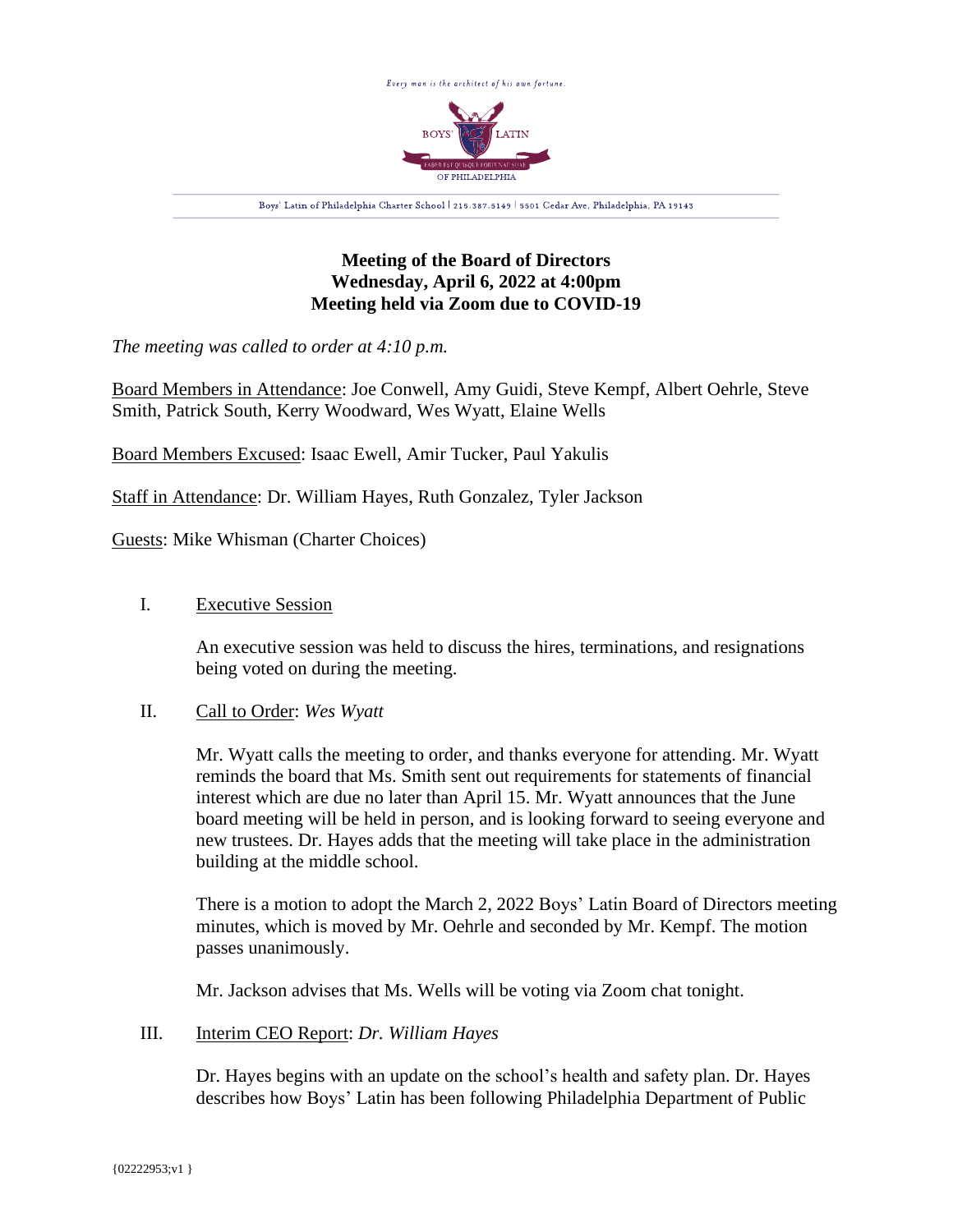Health ("PDPH") guidelines concern covid-19 regulations. Recently in March the PDPH lifted the social distancing mandate which is the only change to the school's health and safety plan. Dr. Hayes notes that Boys' Latin is still continuing covid-19 testing and positive covid-19 test isolation.

Dr. Hayes then turns to updates on the school calendar. Dr. Hayes describes how the calendar has been revised with a couple goals in mind, the first being teacher retention. While Boys' Latin does not have the money to compete against other larger organizations, the school does have time to consider how it can better support teachers. Dr. Hayes states that the calendar has been truncated with a reduced number of days: 170 days for all students in grades 6-8 and 10-12 then 191 days for freshman. Student development and performance ties into retention, so teachers will come back for two weeks to setup their classrooms and prepare lesson plans. Dr. Hayes advises that the school year will start a week before the Labor Day break so orientation can be completed in that first week then real learning can begin the week after the holiday. Dr. Hayes adds that there will be a 2 p.m. release time on Mondays to let teachers have additional planning time outside of school. Boys' Latin chose Mondays because it is the most common day to have a holiday with the least impact to student hours. To give teachers more time with family there will be a two-week winter break. Dr. Hayes highlights that Boys' Latin is one of the few organizations that offers a two-week break, and hopes this will be a big recruitment sale for teachers. Dr. Hayes describes one of the notes from teachers that there are no days off in March, which can be a challenging month as it precedes state testing. Boys' Latin created two professional development days on the  $6<sup>th</sup>$  and  $7<sup>th</sup>$  which is about 1.5 months out from the PSSAs and Keystones to give teachers more time to prepare for upcoming testing. Dr. Hayes adds that the last day for students will be June 1 and last teacher day will be June 2. The following days are teacher development days, leadership development days, and graduation. Boys' Latin wants to give teachers more time to process and prepare for summer school and freshman academy.

There is a discussion on the school calendar. Dr. Hayes states that currently Boys' Latin has 990 instructional hours and the requirement is 990 hours. Boys' Latin will also keep students until 4 p.m. two days per week.

There is as motion to adopt the 2023 School Calendar as previously circulated to the board, which is moved by Ms. Woodward and seconded by Mr. Kempf. The following board members vote in the affirmative: Mr. Conwell, Ms. Guidi, Mr. Kempf, Mr. Oehrle, Mr. Smith, Mr. South, Ms. Wells, Ms. Woodward, and Mr. Wyatt. The motion passes unanimously.

There is a motion to adopt the Updated School Health and Safety Plan as revised and previously circulated to the board, which is moved by Mr. Conwell and seconded by Mr. Smith. The following board members vote in the affirmative: Mr. Conwell, Ms. Guidi, Mr. Kempf, Mr. Oehrle, Mr. Smith, Mr. South, Ms. Wells, Ms. Woodward, and Mr. Wyatt. The motion passes unanimously.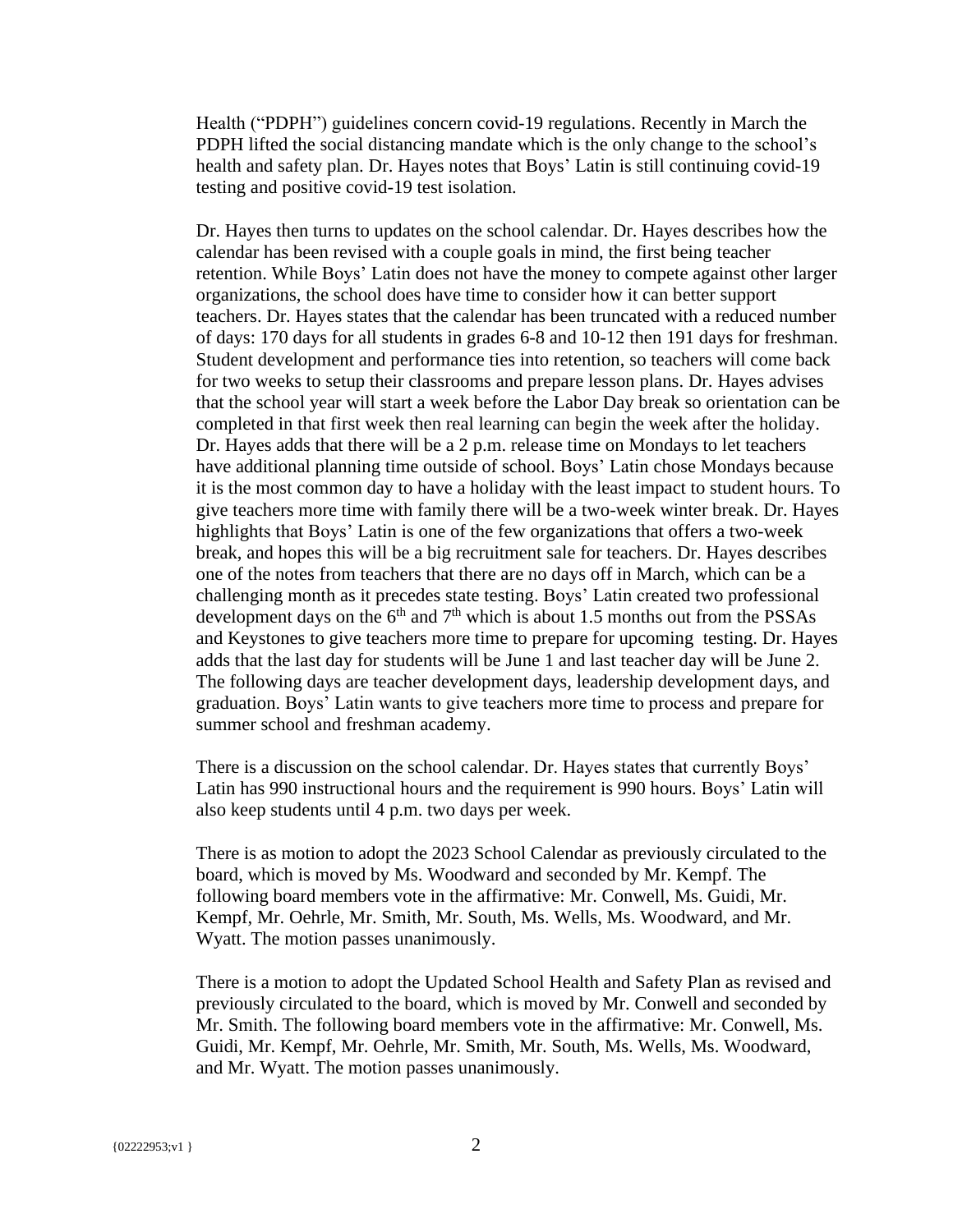Dr. Hayes concludes his presentation.

## IV. Board Committee Reports

### a. Parent Liaison Report: *Tyler Jackson on behalf of Elaine Wells*

Mr. Jackson begins by explaining how Ms. Wells could not be here tonight due to a work meeting, but submitted her report in advance of the meeting. Mr. Jackson reads that Boys' Latin was given back edited versions of student, parents, and staff covid-19 vaccination PSA videos from the Philly SEAL organization which will be distributed soon. A couple of Boys' Latin students will be participating in Why I Love My Charter School Videos which are associated with the AACSC. Boys' Latin is a member of this organization. There will be a three-time Fulbright Scholar coming to talk to Boys' Latin juniors and seniors to share her experiences and opportunities with students who are considering becoming a Fulbright Scholar. Parents of Boys' Latin's Extended Family Network and Principal Uthman-Olukokun are planning a showcase and workshop in the next month highlighting student entrepreneurs.

Mr. Jackson concludes Ms. Wells' presentation.

### b. Development: *Pat South*

Mr. South begins by explaining that Boys' Latin is progressing with its annual event, and thanks everyone who has helped and contributed. Mr. South received a recent update from Ms. Smith that the school has \$206,000 in donations received or committed. The goal for the annual event is to raise \$365,000. Mr. South explains that the numbers raised so far show that the school has a really good donor base, as this the first time the development committee has reached out to them in the last couple of years.

For the year, Mr. South announces that Boys' Latin has raised \$1,270,000 in cash and commitments. If the schools raises another \$100,000 at the event Boys' Latin will reach its target for the year. Fundraising has been diverse as usual, with one third coming from EITC, one third from grants and foundations, and one third from direct individual giving and the annual event. The development committee believes the school will hit this target and beyond, and the annual event invitation package was mailed out in mid-March. Mr. South notes that the committee is currently shifting from fundraising to getting seats filled at the event. Mr. South reminds the board the annual event will take place on Thursday, April 28 with the patron's party on April 19 at Aronimink Golf Club. Mr. South states that the development committee feels good about the work done thus far, and thanks Mr. Jackson for his efforts. Mr. Wyatt thanks Mr. South and Mr. Jackson for their hard work planning the annual event.

There is a discussion on annual event attendance, sponsorship, and ticket sales.

Mr. South concludes his presentation.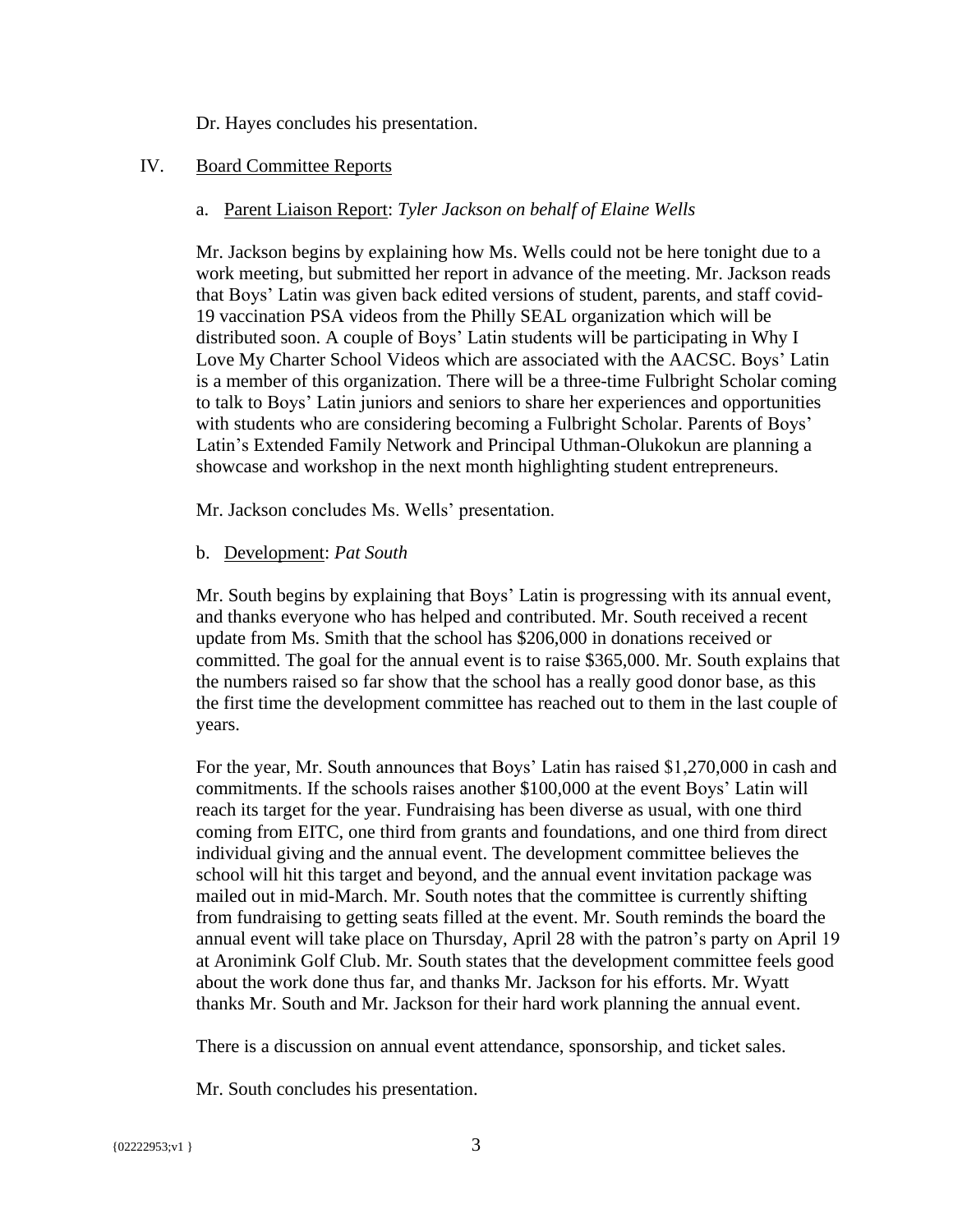#### c. Finance: *Kerry Woodward*

Ms. Woodward begins by directing the board's attention to the February 28 Financial Statements. Boys' Latin continues to be in a position of balance sheet strength. The school continues to track toward a net positive position relative to its budget, with slightly less revenues coming in. The finance committee is working with the school team to define enrollment and reimbursement with the School District. Ms. Woodward notes that there are variances with special education reimbursements. On the expense side the school is tracking less expenses than budgeted due to staffing shortages and hiring fewer people than had been budgeted for. Boys' Latin's current ratio is strong, with 83 operating days of cash on hand. Ms. Woodward adds that if Foundations cash is included the school has 105 days of cash on hand meeting its covenant calculations. Ms. Woodward thanks Mr. Whisman for preparing a financing update on the Pennsylvania charter school community that highlights the potential impact of legislation currently being considered. Ms. Woodward encourages the board to read this update. Ms. Woodward believes the best thing to do for the school's FY2023 budget is to table the conversation for the May board meeting because the finance committee will be convening to revise drafts one more time and will come with final version of the budget at the May board meeting.

There is a motion to adopt the  $4/6/2022$  Contracts<sup>1</sup> as discussed and considered in executive session and previously circulated to the board, which is moved by Mr. Conwell and seconded by Mr. Oehrle. The following board members vote in the affirmative: Mr. Oehrle, Mr. Conwell, Mr. South, Mr. Kempf, Mr. Smith, Ms. Guidi, Ms. Wells, Mr. Wyatt, and Ms. Woodward. The motion passes unanimously.

There is a motion to adopt the 4/6/2022 Hires, Terminations, and Resignations as presented in executive session, which is moved by Mr. Kempf and seconded by Ms. Woodward. The following board members vote in the affirmative: Mr. Conwell, Ms. Guidi, Mr. Kempf, Mr. Oehrle, Mr. Smith, Mr. South, Ms. Wells, Ms. Woodward, and Mr. Wyatt. The motion passes unanimously.

Mr. Wyatt explains how Boys' Latin decided that it will intitule a threshold of \$15,000 that allows the school leadership team to enter into contracts to be ratified by the board at the following meeting with the intention to put the proper guidelines in place to allow for more control to be held by the board and school in the future.

There is a motion to adopt the resolution to create a \$15,000 contracts threshold as described by Mr. Wyatt, which is moved by Ms. Woodward and seconded by Mr. Oerhle. The following board members vote in the affirmative: Mr. Conwell, Ms.

<sup>&</sup>lt;sup>1</sup> Amendment No. 1 to Facilities Use Agreement; Contract of Disc Jockey Services; Eventions Productions A/V Contract and Independent Contractor Agreement; Mail Shark SY2023 Recruitment Postcard 2 Agreement; The Learning Linkage Inc. Speech/Language Support Services Independent Contractor Agreement; Vision to Learn Memorandum of Understanding; and Martin Luther School Purchase of Services Agreement.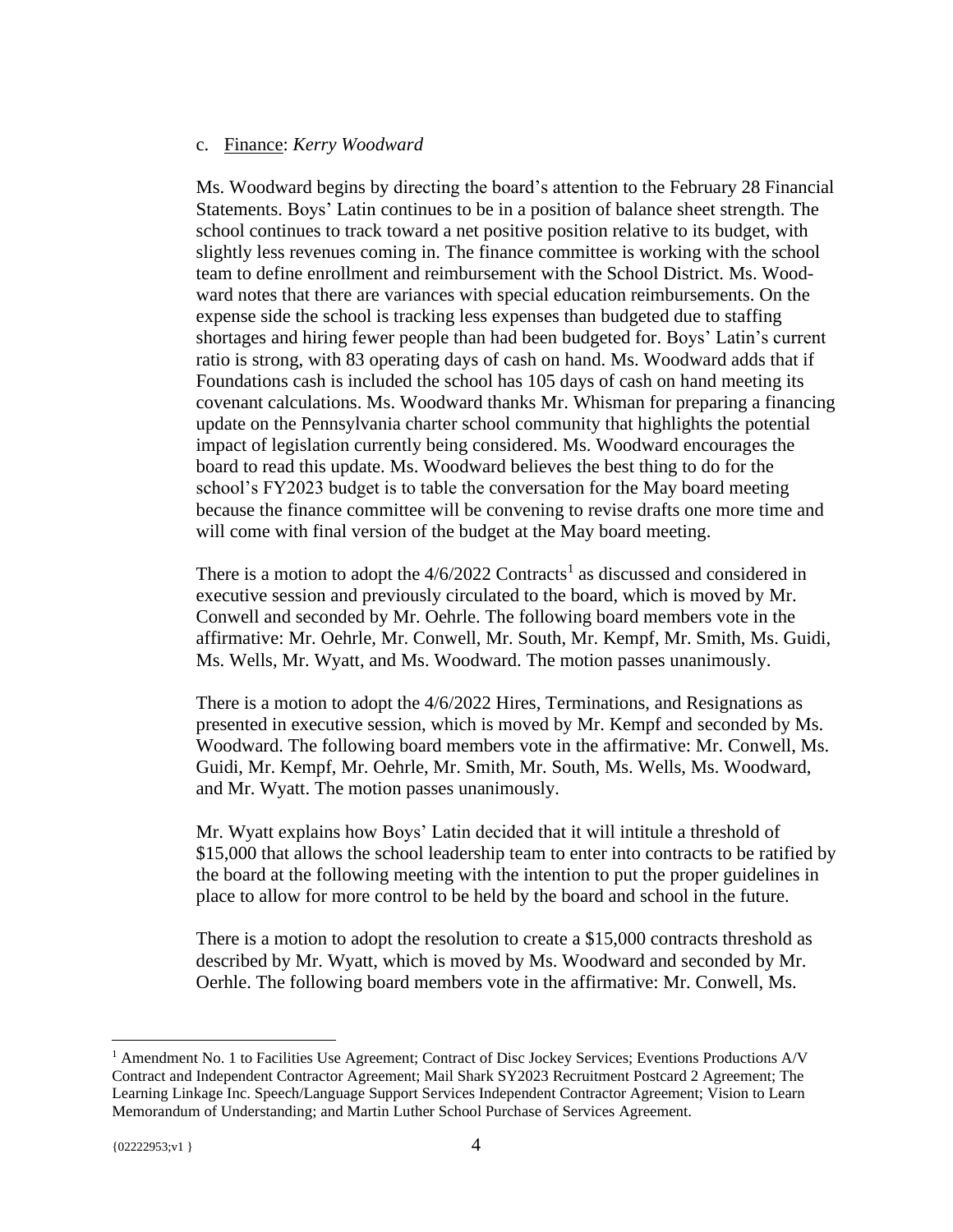Guidi, Mr. Kempf, Mr. Oehrle, Mr. Smith, Mr. South, Ms. Wells, Ms. Woodward, and Mr. Wyatt.

Ms. Woodward concludes her presentation.

#### d. Facilities: *Joe Conwell and Dr. Hayes*

Mr. Conwell begins with a summary that nine months ago the board approved expenditures necessary to remove the church at the Boys' Latin middle school and upgrade the middle school's Fine Arts Building ("FAB") and main building which was a \$1.2 million approval. Mr. Conwell notes that all of that work has been completed within budget efficiently. At the time this was approved, the board knew that more work had to be done to the middle school campus down the line once the church was taken down. The facilities committee wanted to dig into what the options were for that work which took time. Since then, Mr. Conwell has spent extensive time with Mr. Kempf, Dr. Hayes, Mr. Wyatt, and school principals to focus on how to help the middle school better accomplish its mission and goal of providing well prepared students to high school. The second piece was wanting to look at the big picture and come out with a facilities master plan to enact on Boys' Latin's ideas.

Dr. Hayes then presents the CEO Strategic Facilities Plan. Dr. Hayes explains how Boys' Latin wants to reframe how the organization views the middle school and make it part of the Boys' Latin network. The school wants to put a more equitable lens on how it funds projects. The CEO Facilities Proposal requests board support for an immediate start to the middle school campus renovation timeline and approval of the 2022-2023 budget that includes the following: 1) use of savings from the 2021-2022 school year to go toward immediate start of the middle school campus renovation; 2) \$3 million budget allocation of funding towards Phases 2 and 3 of the long-term facilities plan; and 3) reallocation of 40 percent of anticipated fundraising revenue toward a capital campaign for Phases 4 and 5 of the long-term facilities plan. Dr. Hayes adds that the operating budget is moving forward to be built on \$750,000 worth of fundraising, which is half of the development goal.

Dr. Hayes then describes how Boys' Latin historically arrived to the point. In 2012, Boys' Latin approved the middle school project which opened in 2013. In 2019, the school received pushback from the historical committee with their plans to demolish the church. In 2020, the federal government announced the provisions of approximately \$9 million dollar in ESSER grants over the next three years to offset operational costs for post-pandemic return to schools. In February 2021, the Boys' Latin board approved \$2 million for demolition of the church on the middle school campus, which proceeded on July 12, 2021. By September 2021, the church demolition was completed and temporary fencing was placed around the facility.

Dr. Hayes describes the current challenge, which consists of a projected loss of 12 percent of annual revenue over the next few years based on district funding. Boys'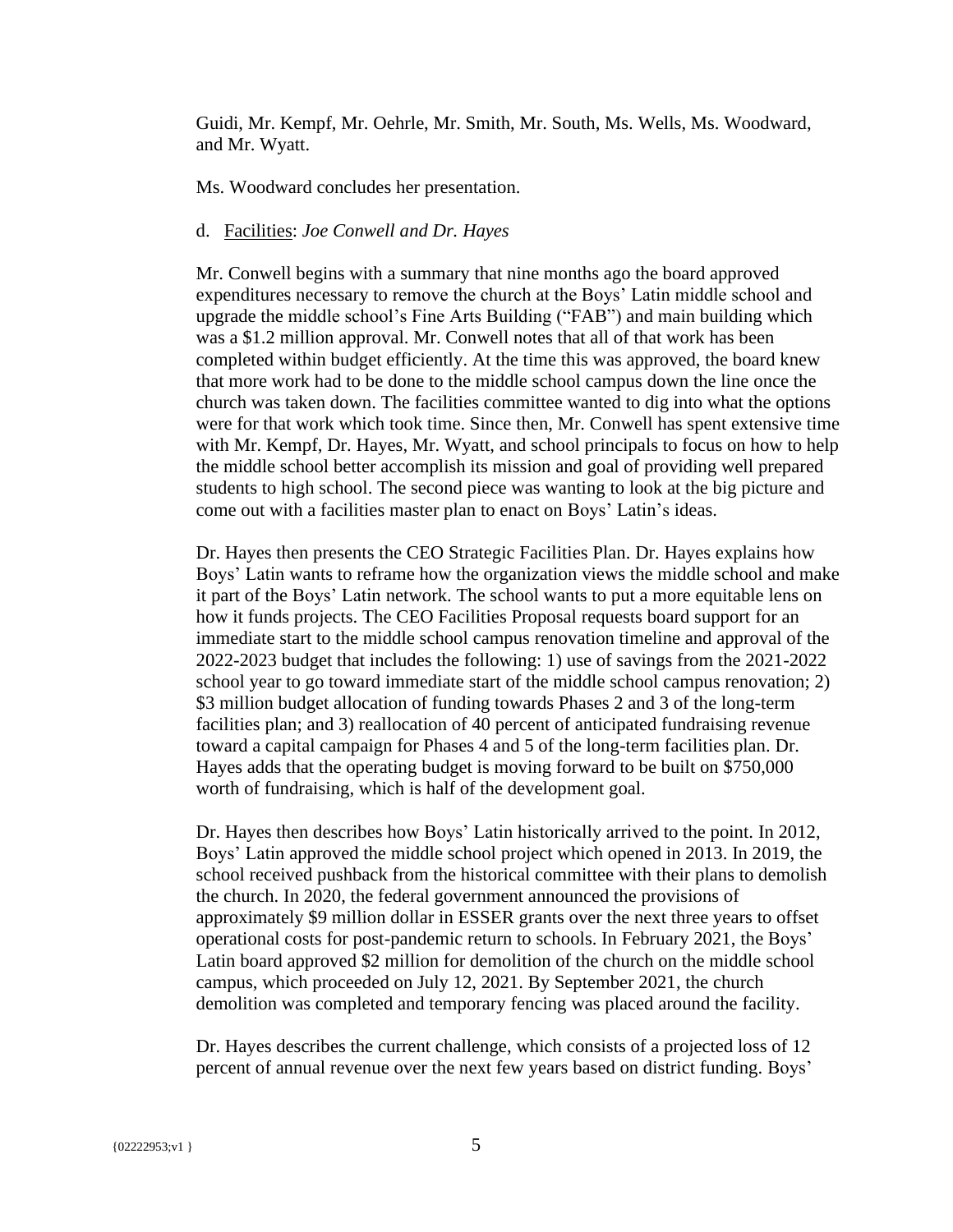Latin has an opportunity to restructure the operating budget while it has the safety net of ESSER money over the next two years.

Dr. Hayes explains that he has considered alternatives, because at this point the school has a hole in the ground and needs to do something about it. For example parking lot could be added affordably but it would not add value to the property.

Dr. Hayes then dives into the details of the CEO Strategic Facilities Plan. Regarding a timeline, the FAB reconstruction could be completed by November 2022 if this plan is authorized this month. The middle school gym could be completed by September 2023 if this plan is authorized this month. Phase 1 would be completed in FY2023, Phase 2 would be completed in FY2024, and Phase 3 would be completed by FY2025. The plan takes into account a \$750,000 operational budget, with \$500,000 set aside for capital fundraising and 100 days of cash on hand.

The FAB would receive a new stair tower, a complete interior renovation, and a completely new mechanical system on the second and third floors. The new gym would include a basketball court, restrooms, lobby, and steel fence around the perimeter of building at completion.

Dr. Hayes states that Phase 1 will consist of the FAB building renovation, Phase 2 will consist of the middle school gym construction, Phase 3 will consist of the high school classroom additions, and Phase 4 will consist of renovating the high school gym.

Dr. Hayes notes that the projected budget is \$1.9 million for FAB reconstruction and addition, environmental abatement, porch reconstruction, STEAM lab fit-out, STEAM lab equipment, building FF&E, and project contingency. Two thirds of the cost for Phase 1 paid for by savings from this year.

There is a discussion on the rationale for prioritizing the various construction projects, and project funding. Dr. Hayes notes that Boys' Latin will be creating new spaces that gives the school new revenue streams to offset operational costs, and the middle school will be a marketable place for enrollment by offering these spaces. Dr. Hayes wanted to create a project that could be completed without the need to finance.

Mr. Conwell states that he supports this proposal, and that it needs to be done within the context of affordability. Mr. Conwell would suggest approving the FAB renovation request (which \$1.9 million) by rounding up to \$2 million with the understanding that moving the next phase on the site is going to cost money in design and engineering. Boys' Latin can commit to some money for designing the second building, but many variables will have to be monitored over the next year with respect to that second building. Boys' Latin has \$4 million in cash in its account and the consensus is that investing in and propelling the middle school is the priority. Mr. Conwell notes that this is the best 5-year facilities plan Boys' Latin has ever had. Mr. Conwell's only hesitation is that this is a lot of money, a lot of moving pieces, which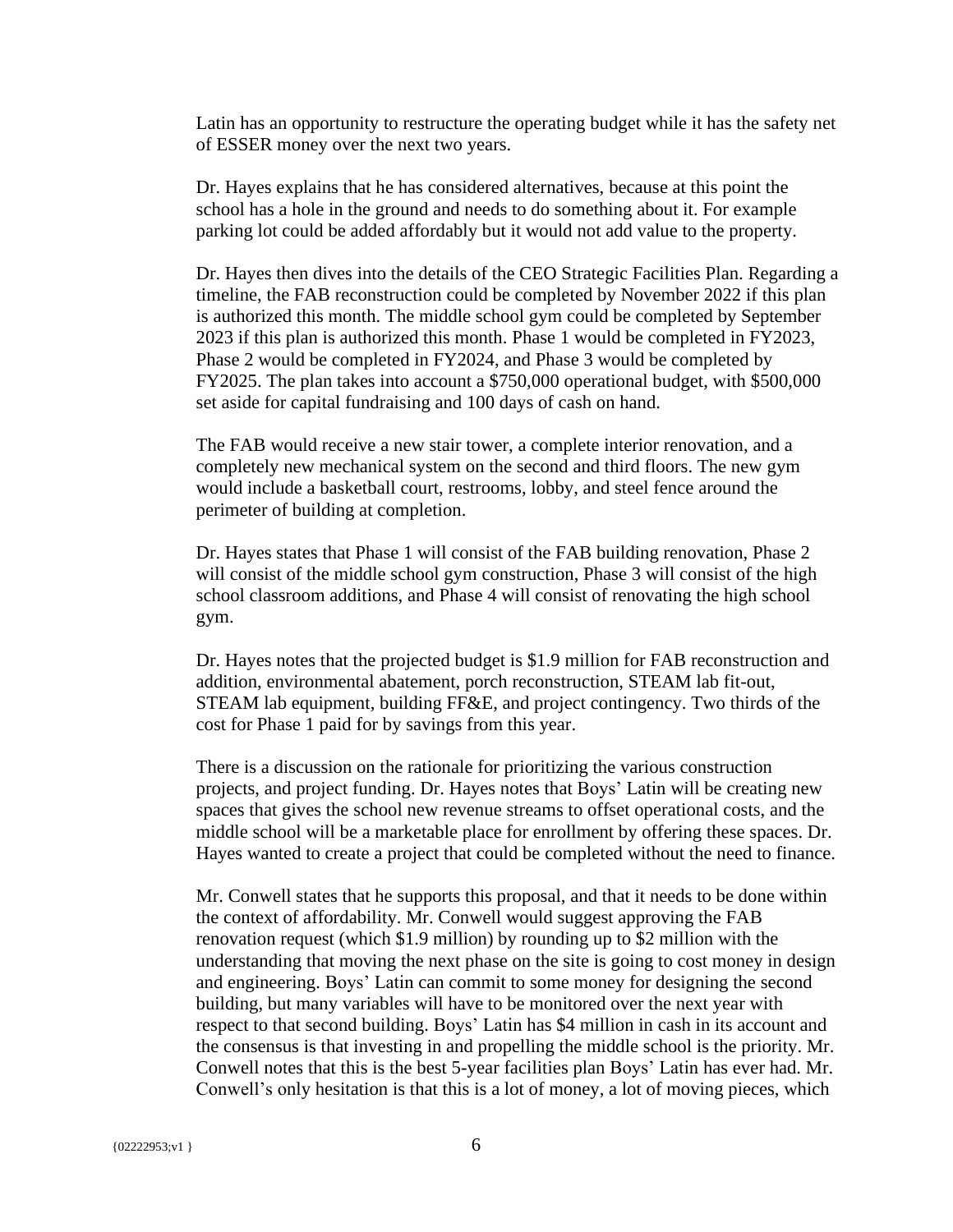are contingent on a variety of factors but this plan involves a project that can be completed with limited contingency. The facilities committee has considered other areas to invest in, and feels comfortable that this is a worth priority. Mr. Wyatt joins in that he supports this project as it has a manageable, logical, and executable strategy. There is untapped value in the middle school building that can be realized, and Boys' Latin can now market the middle school and make it a focus as part of the grades 6-12 vision.

Mr. Wyatt encourages a discussion before voting on project approval, and clarifies that \$1.9 million would be approved today for FAB renovations with additional funds needed for the architecture and design for the gym. Votes on Phases 2 and 3 would come down the line. Mr. Conwell suggests a cap of \$50,000 on gym architecture and design. Ms. Woodward suggests approving numbers that allows work to begin while holding back on the full project expense pending approval of the operating budget on the finance committee side.

There is a discussion on what numbers should be approved today. Mr. Wyatt adds that the board should vote on project intention and reconvene in May with hard numbers for Phase 1. Today \$125,000 will be voted upon to begin this middle school project.

The board thanks Dr. Hayes for his vision and thorough master plan.

There is a motion to reallocate \$125,000 of funds from the demolition of the Boys' Latin middle school campus enhancement project to the pre-planning of Phase 1 of the Facilities Master Plan, which is moved by Mr. Oehrle and seconded by Ms. Woodward. The following board members vote in the affirmative: Mr. Conwell, Mr. Kempf, Mr. Oehrle, Mr. Smith, Mr. South, Ms. Wells, Ms. Woodward, and Mr. Wyatt. The motion passes unanimously.

Mr. Conwell and Dr. Hayes conclude their presentation.

#### e. Governance: *Wes Wyatt and Albert Oehrle*

Mr. Wyatt reports that the governance committee has been actively focusing on how to re-invigorate oversight of board, the charters of the committees which currently only exist in essence, and the roles of chairs of each committee.

Mr. Oehrle states that Mr. Yakulis has taken on the task of soliciting from the chairman of each committee a statement of their role, functions, and purposes of their committee to commit to record. Mr. Oehrle states the purpose of these statements is so when trustees join committees they can read what they're charged with and reaffirm governance of the board.

Mr. Wyatt announces that there are five new trustees who have been nominated to join the Boys' Latin board, who are all highly qualified individuals and ready to join.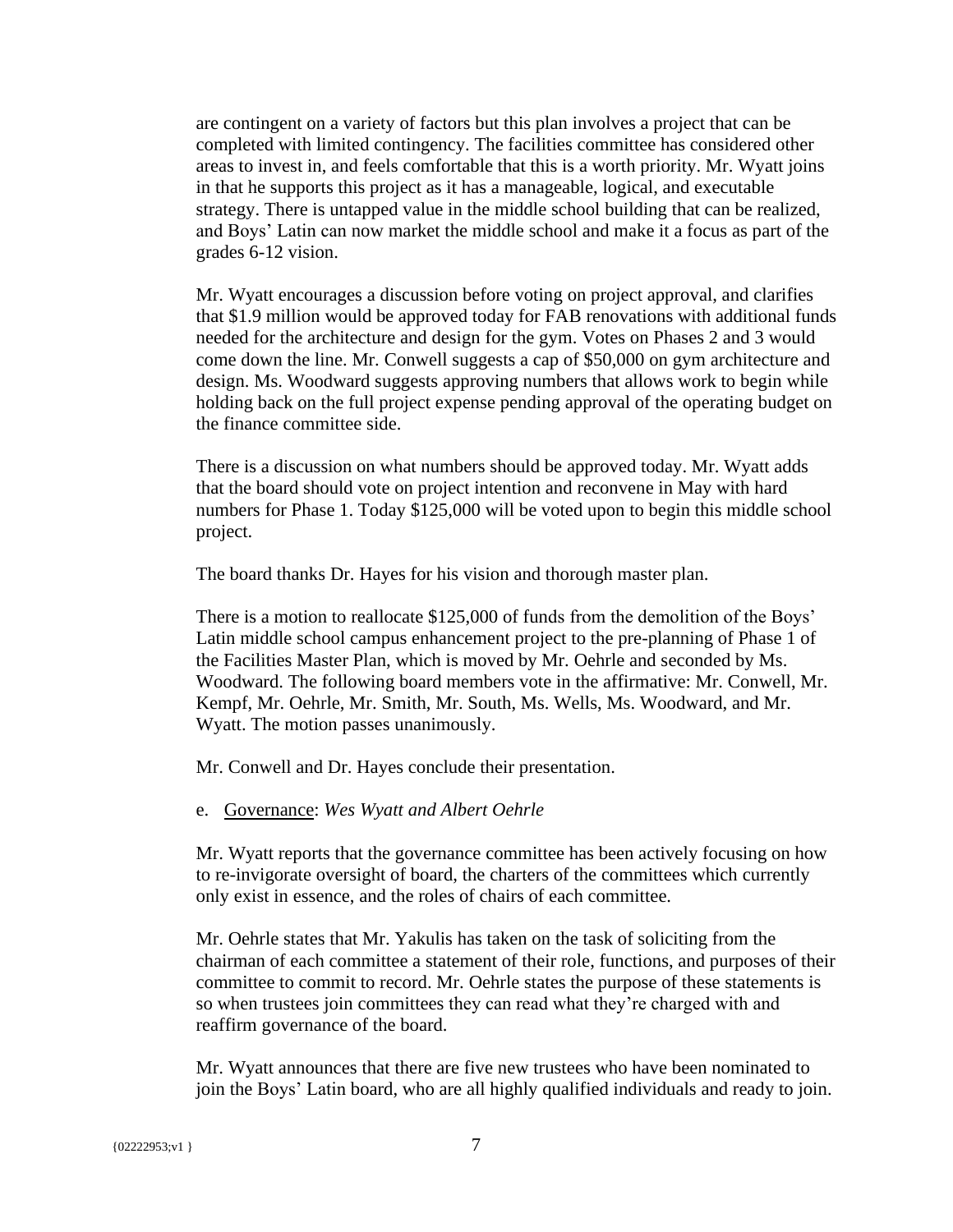There is a motion to adopt Floyd Simpson to the Boys' Latin Board of Trustees, which is moved by Ms. Woodward and seconded by Mr. Kempf. The following board members vote in the affirmative: Mr. Conwell, Mr. Kempf, Mr. Oerhle, Mr. Smith, Mr. South, Ms. Wells, Ms. Woodward, and Mr. Wyatt. The motion passes unanimously.

There is a motion to adopt Kevin Johnson to the Boys' Latin Board of Trustees, which is moved by Mr. Conwell and seconded by Mr. Wyatt. The following board members vote in the affirmative: Mr. Conwell, Mr. Kempf, Mr. Oerhle, Mr. Smith, Mr. South, Ms. Wells, Ms. Woodward, and Mr. Wyatt. The motion passes unanimously.

There is a motion to adopt Nancy Robinson-Garvin to the Boys' Latin Board of Trustees, which is moved by Mr. South and seconded by Mr. Kempf. The following board members vote in the affirmative: Mr. Conwell, Mr. Kempf, Mr. Oerhle, Mr. Smith, Mr. South, Ms. Wells, Ms. Woodward, and Mr. Wyatt. The motion passes unanimously.

There is a motion to adopt Michael Bowman to the Boys' Latin Board of Trustees, which is moved by Mr. Conwell and seconded by Mr. Kempf. The following board members vote in the affirmative: Mr. Conwell, Mr. Kempf, Mr. Oerhle, Mr. Smith, Mr. South, Ms. Wells, Ms. Woodward, and Mr. Wyatt. The motion passes unanimously.

There is a motion to adopt Charles Adams to the Boys' Latin Board of Trustees, which is moved by Mr. Conwell and seconded by Ms. Woodward. The following board members vote in the affirmative: Mr. Conwell, Mr. Kempf, Mr. Oerhle, Mr. Smith, Mr. South, Ms. Wells, Ms. Woodward, and Mr. Wyatt. The motion passes unanimously.

Mr. Wyatt thanks the board, and notes these five new members will all be great additions to this group of trustees.

Mr. Wyatt and Mr. Oehrle conclude their presentation.

#### f. Education: *Steve Kempf*

Mr. Kempf notes that the education committee met last week with Dr. Hayes who presented data on the winter math assessment, which showed improvement across all sectors and segments from the fall assessment. Boys' Latin is making very good progress, and the committee also went over the SAT data. 83 of 89 seniors have taken the SAT (93 percent) and currently registered  $11<sup>th</sup>$  grade students will take the SAT in May. The goal is to get 100 percent of students to take the SAT. Finally, as it relates to senior class admissions, Mr. Kempf announces that 67 percent of all seniors have been admitted to at least one college or university. This is good data coming in so far